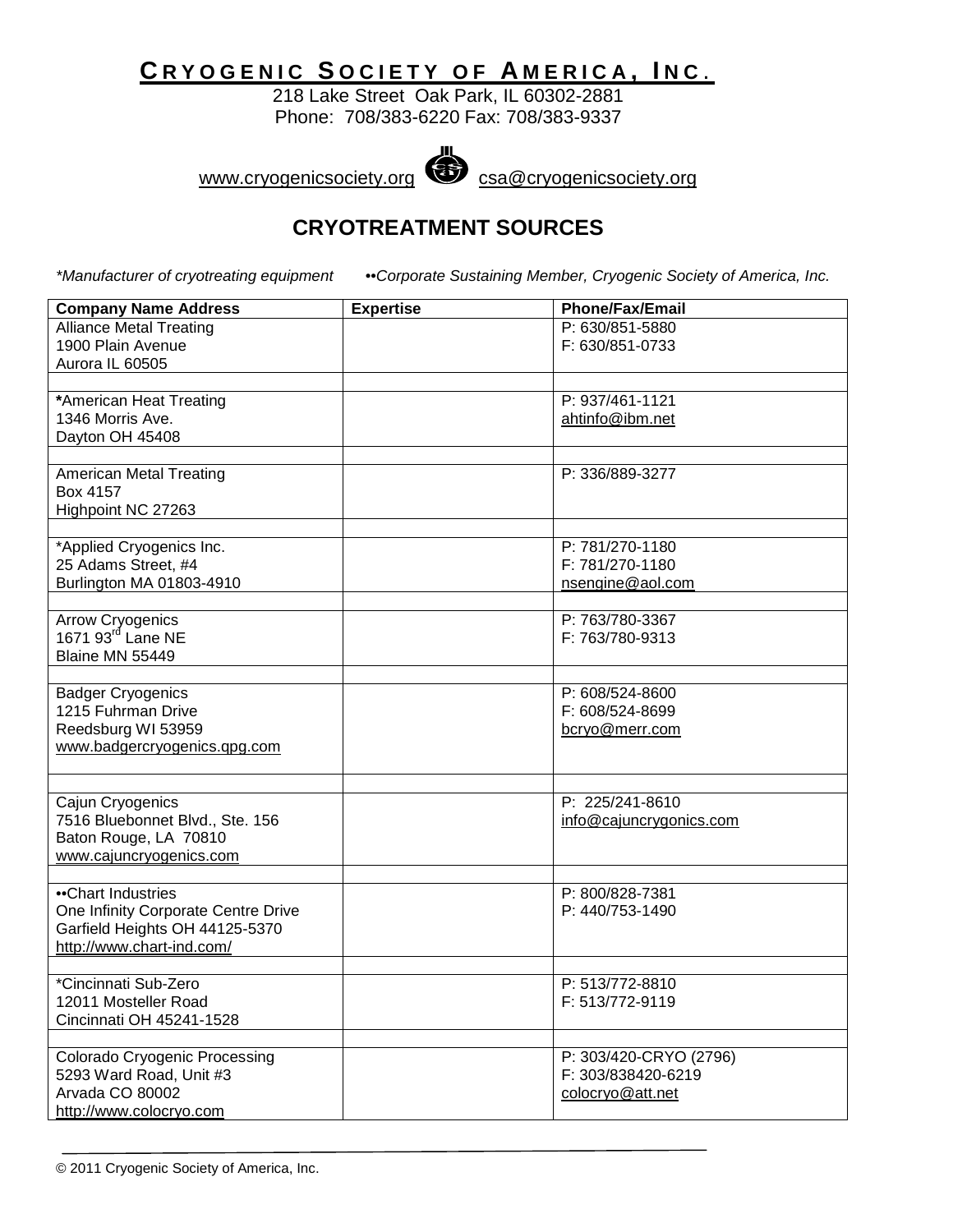| Controlled Thermal Processing, Inc.<br>P.O. Box 4005<br>Antioch IL 60002<br>www.metal-wear.com                                       |                                              | P: 847/651-5511<br>info@metal-wear.com                                                   |
|--------------------------------------------------------------------------------------------------------------------------------------|----------------------------------------------|------------------------------------------------------------------------------------------|
|                                                                                                                                      |                                              |                                                                                          |
| <b>CRACO Industrial Cryogenics</b><br>2856 Pennysylvania Ave. West<br>Warren PA 16365<br>http://www.craco.us                         |                                              | P: 814/730-9688<br>manager@craco.us                                                      |
|                                                                                                                                      |                                              |                                                                                          |
| Cryogenics NZ Ltd.<br>P.O. Box 60036<br>Titirangei Auckland New Zealand                                                              |                                              | P: 64 9 8118072<br>F: 649 294-9234<br>autows@xtra.co.nz                                  |
|                                                                                                                                      |                                              |                                                                                          |
| •Cryogenic Institute of New England<br>78 Chilmark Street<br>Worcester, MA 01604<br>www.nitrofreeze.com                              |                                              | P: 508/459-7447<br>F: 508/459-7426<br>rrhodes@nitrofreeze.com<br>info@nitrofreeze.com    |
|                                                                                                                                      |                                              |                                                                                          |
| Cryogenic Solutions/Div. of Noble Fox<br>Enterprises, Inc.<br>20 Green Iris Court<br>Savannah GA 31419<br>www.cryogenicsolutions.com |                                              | P: 800/650-6560<br>F: 912/920-9007<br>info@cryogenicsolutions.com                        |
|                                                                                                                                      |                                              |                                                                                          |
| Cryogenic-Superfinish, LLC<br>Paradise Valley AZ 85253<br>www.cryogenicsuperfinish.com                                               |                                              | P: 602/930-5275<br>F: 602/840-3878                                                       |
|                                                                                                                                      |                                              |                                                                                          |
| *Cryogenics International<br>14715 N. 78 <sup>th</sup> Way, Suite 200<br>Scottsdale AZ 85260<br>www.cryogenicsinternational.com      |                                              | P: 602/991-0299<br>F: 602/991-0929<br>info@cryogenicsinternational.com                   |
|                                                                                                                                      |                                              |                                                                                          |
| CryoKing<br>504- A Gulbahar Apartments<br>10 Hare Krishna Road<br>Bangalore 560 001 INDIA                                            |                                              | P: 080/225-9802<br>F: 91-80/2258775<br>sg.bajaj@siltrronix.sprintrpg.ems.vsnl.n<br>et.in |
|                                                                                                                                      |                                              |                                                                                          |
| Cryo Nebraska, Inc.<br>1414 Military Ave<br>Omaha NE 68131<br>www.cryone.us                                                          |                                              | P: 402/554-0300<br>cryone@cryo.us                                                        |
|                                                                                                                                      |                                              |                                                                                          |
| CryoPlus, Inc.<br>2429 N. Millborne Rd.<br>Wooster OH 44691<br>www.cryoplus.com                                                      |                                              | P: 330/683-3375<br>F: 330/683-2653<br>kathicryo@aol.com                                  |
|                                                                                                                                      |                                              | P: 217/423-3070                                                                          |
| 300 Below/Cryo-Tech, Inc.<br>2999 East Parkway<br>Decatur IL 62526<br>www.300below.com                                               | Founded by cryotreatment<br>pioneer Ed Busch | P: 800/550-2796<br>sbrown@300below.com                                                   |
|                                                                                                                                      |                                              |                                                                                          |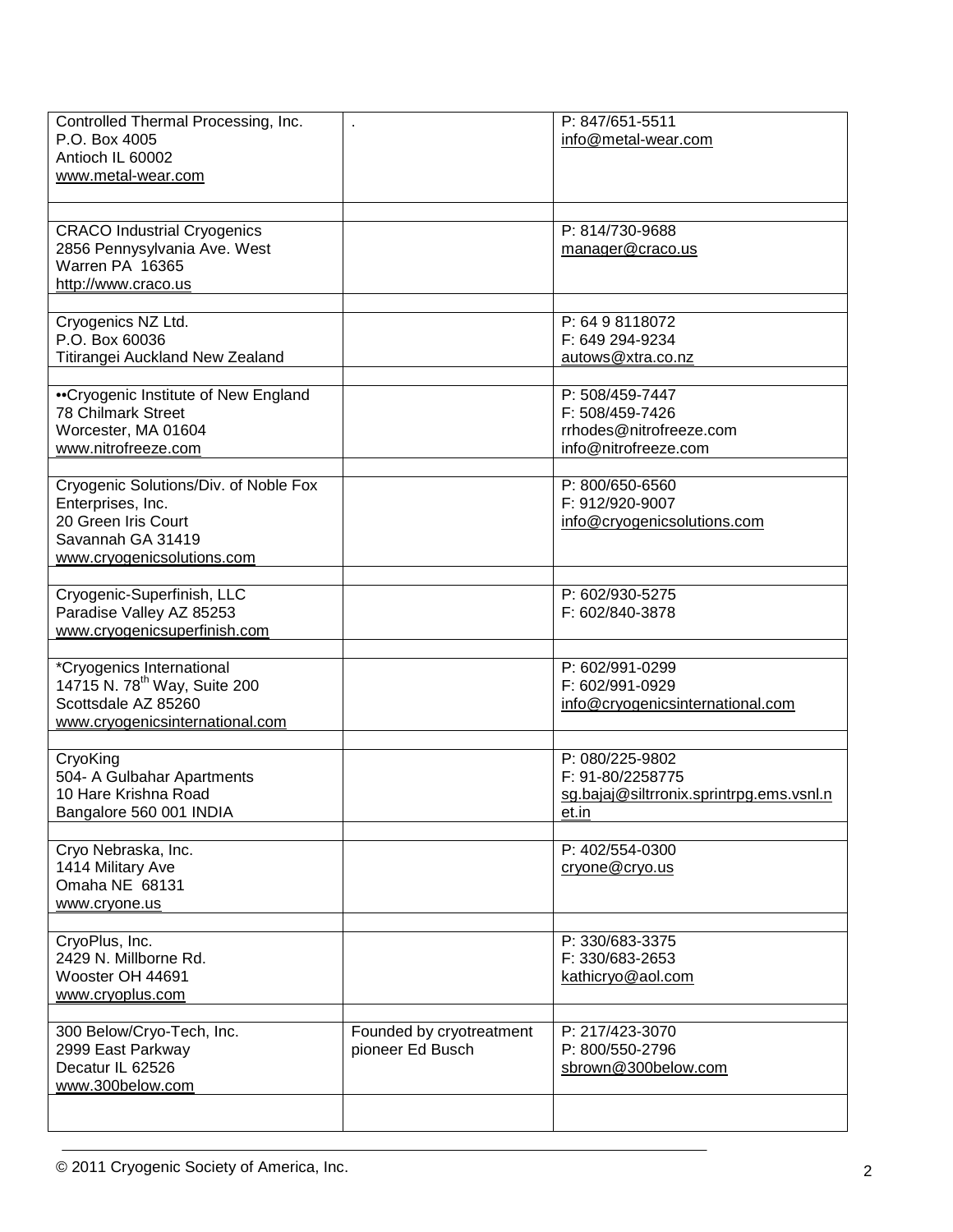|                                      | P: 905/579-2468                                                               |
|--------------------------------------|-------------------------------------------------------------------------------|
|                                      |                                                                               |
| Heat & cold treatment in<br>one unit | P: 800/851-7302<br>P: 915/351-8500<br>F: 915/351-8502<br>info@cryo-temper.com |
| Treats all types of materials        | P: 509/270-1786<br>F: 509/928-7192                                            |
|                                      | P: 91-44-24501840<br>F: 91-44-24501858                                        |
|                                      | P: 216/391-0886<br>F: 216/391-0890                                            |
|                                      | P: 403/279-2666<br>F: 403/236-3677                                            |
|                                      |                                                                               |
|                                      |                                                                               |
|                                      | P/F: 616/349-8679<br>Wheeler_dan@sbcglobal.net                                |
|                                      | P: 315/451-0000<br>F: 315/451-3895<br>info@syracuseheattreating.com           |
|                                      | P: 800/323-1233                                                               |
|                                      | P: 907/373-6000                                                               |
|                                      |                                                                               |